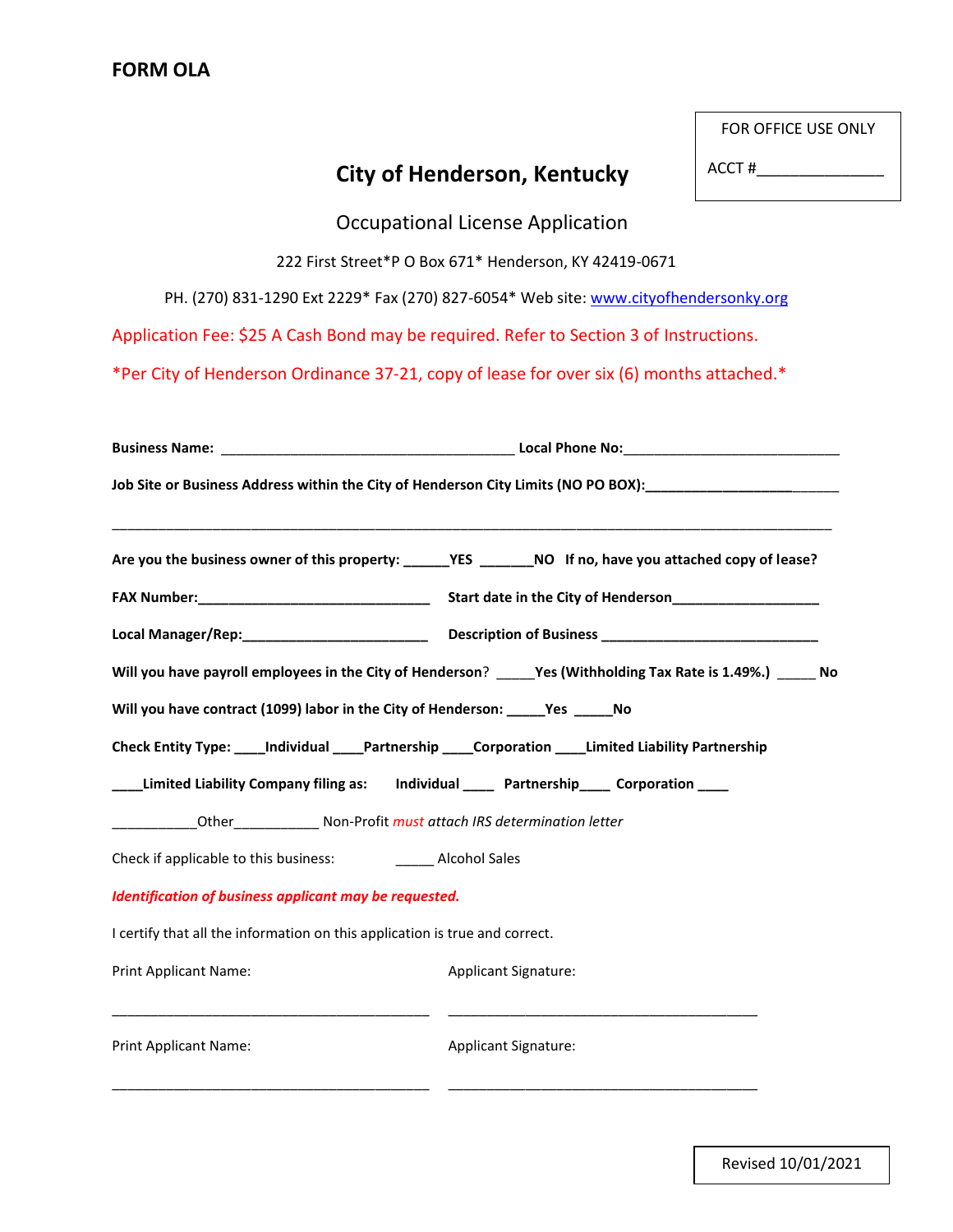## **FORM OLA**

|                                                                                                 | Accounting Period for Federal Tax Filing Check One: _______ Calendar Year or Fiscal Year End Date: __________________ |  |
|-------------------------------------------------------------------------------------------------|-----------------------------------------------------------------------------------------------------------------------|--|
|                                                                                                 |                                                                                                                       |  |
|                                                                                                 |                                                                                                                       |  |
| <b>General Mailing Name &amp; Address:</b>                                                      |                                                                                                                       |  |
|                                                                                                 |                                                                                                                       |  |
|                                                                                                 |                                                                                                                       |  |
|                                                                                                 |                                                                                                                       |  |
| Home Office Name & Address:                                                                     |                                                                                                                       |  |
|                                                                                                 |                                                                                                                       |  |
|                                                                                                 |                                                                                                                       |  |
|                                                                                                 |                                                                                                                       |  |
| Address to Payroll Withholding Returns if different from General Mailing Address:               |                                                                                                                       |  |
|                                                                                                 |                                                                                                                       |  |
|                                                                                                 |                                                                                                                       |  |
|                                                                                                 |                                                                                                                       |  |
| Address to mail Net Profit License Fee Return if different from General Mailing Address:        |                                                                                                                       |  |
|                                                                                                 |                                                                                                                       |  |
|                                                                                                 |                                                                                                                       |  |
|                                                                                                 |                                                                                                                       |  |
|                                                                                                 |                                                                                                                       |  |
| Owner/Partner/Corporate Office Information to be completed: (attach separate list if necessary) |                                                                                                                       |  |
|                                                                                                 |                                                                                                                       |  |
|                                                                                                 |                                                                                                                       |  |
|                                                                                                 |                                                                                                                       |  |
|                                                                                                 |                                                                                                                       |  |
|                                                                                                 |                                                                                                                       |  |